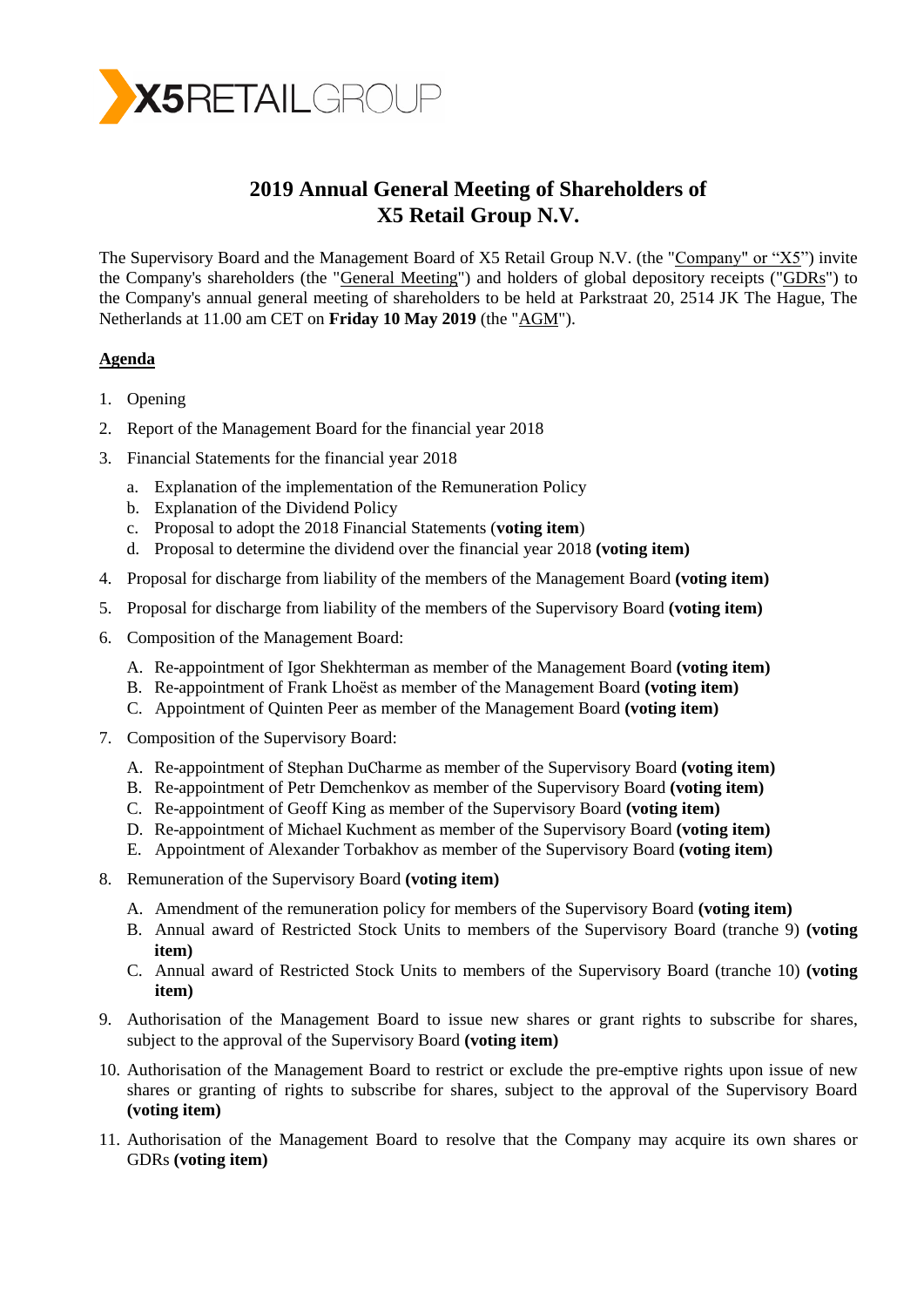

- 12. Amendment of the Company's Articles of Association (**voting item**)
- 13. Appointment of the external auditor for the financial year 2019 **(voting item)**
- 14. Any other business and conclusion

#### Record date

Persons with the right to vote and/or the right to attend the AGM are considered to be those persons who on **12 April 2019** after processing of all debit and credit entries up to and including that day (the "Record Date") are registered in one of the registers mentioned hereafter.

The Company's annual report for the financial year 2018 (the "2018 Annual Report"), which includes the Company's balance sheet and profit and loss account with the explanatory notes (the "2018 Financial Statements"), as well as a copy of the proposed amendment of the Articles of Association, are available on the Company's website [www.x5.ru](http://www.x5.ru/) and will also be deposited for inspection by the shareholders and other persons entitled to attend the AGM at the Company's offices in The Hague, The Netherlands and are available free of charge. Copies will also be available for inspection at the AGM.

The shareholders' register of the Company in The Hague, The Netherlands, has been designated as register to certify the shareholders entitled to vote on the shares. The shareholders identified as entitled to vote on the basis of the shareholders register of the Company on the Record Date may exercise their rights to vote and attend the AGM. These shareholders may also exercise their rights to vote and/or attend the AGM by a written proxy, in the English language, duly executed and legalised in accordance with the laws of the country where the proxy is issued. Proxy holders must present their written proxy at the AGM.

The register of GDR holders maintained by The Bank of New York Mellon (the "Depositary") indicates the persons entitled to GDRs on the Record Date and entitled to give voting instructions to the Depositary pursuant to Article 12 of the GDR Terms and Conditions. GDR holders may instruct the Depositary with regard to the exercise of voting rights with respect to Deposited Shares (as defined in the GDR Terms and Conditions) by completing, signing and returning to the Depositary the relevant voting documentation forwarded by the Depositary to the GDR holders. The deadline for providing instructions to the Depositary will be specified by the Depositary in the information provided to GDR holders. The Depositary will procure the exercise of voting instructions received from GDR holders by the relevant deadline in accordance with the GDR Terms and Conditions and the normal processes of the Depositary.

Alternatively, GDR holders who wish to vote in person at the AGM will, on request, be granted an exclusive proxy to do so by the Depositary. A GDR holder to whom such exclusive proxy has been granted must notify the Management Board of the Company of their intention to attend and vote at the AGM and must provide the Management Board with a copy of such proxy at least five (5) days prior to the AGM. GDR holders who intend to vote in this manner must provide sufficient proof of identification on admission to the AGM. In addition, if the exclusive proxy has been granted by the Depositary to a GDR holder which is a legal entity, the person who represents such legal entity at the AGM must provide sufficient proof that he is duly authorised to do so by means of a statement from a local lawyer or notary admitted to practice in the jurisdiction of the GDR holder, duly executed and legalised in accordance with the laws of such jurisdiction.

Amsterdam, 19 March 2019

Stephan DuCharme Igor Shekhterman Chairman of the Supervisory Board Chief Executive Officer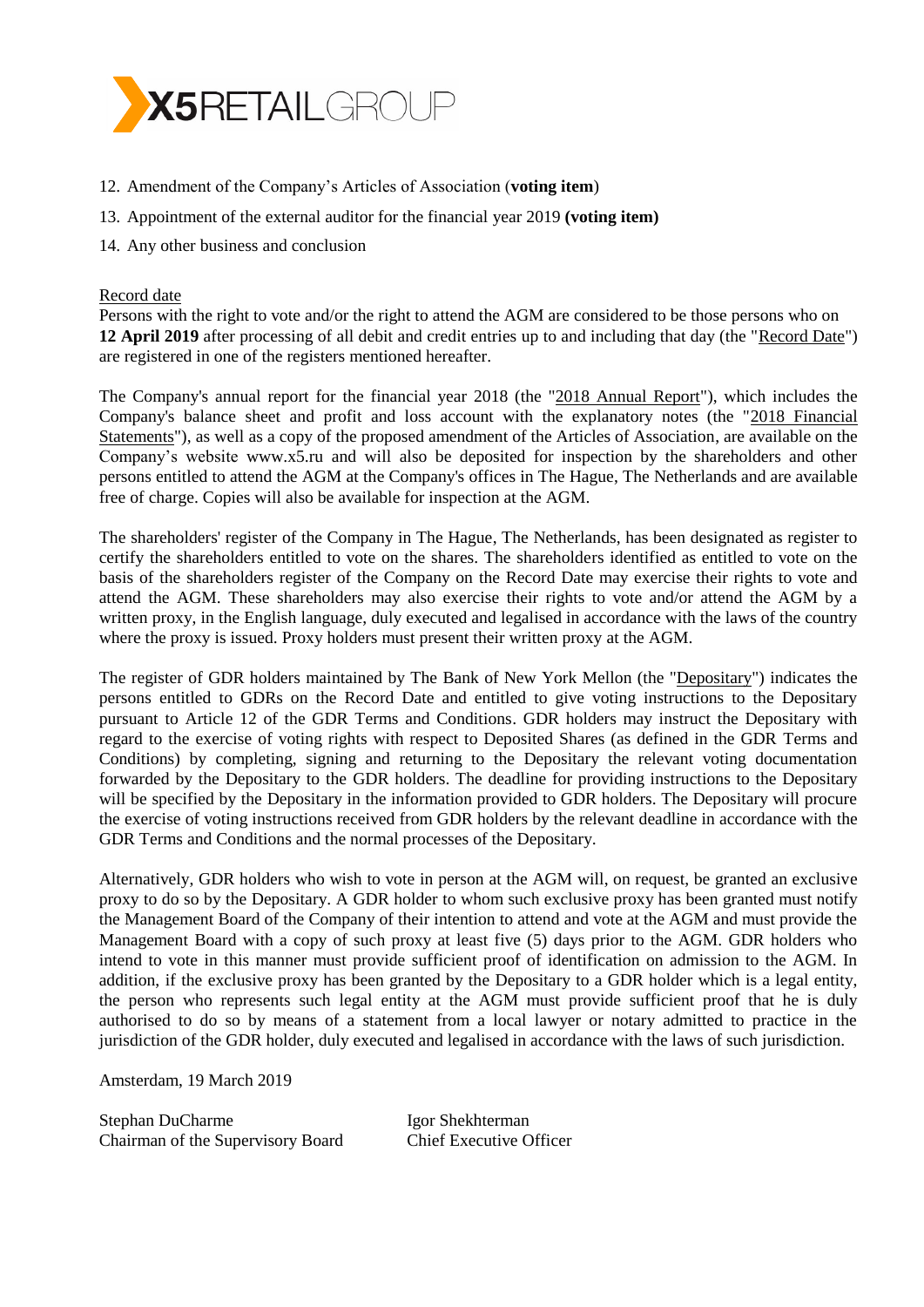

## **Explanatory Notes to the Agenda**

## **2. Report of the Management Board for the financial year 2018**

This agenda item includes an account of the financial year 2018, including the report of the Supervisory Board.

#### **3a. Explanation of the Remuneration Policy**

In accordance with Dutch law, the application of the Remuneration Policy in 2018 will be discussed and accounted for during the Annual General Meeting of Shareholders. Please refer to the 2018 remuneration report in the 2018 Annual Report on pages 221-225.

#### **3b. Explanation of the Dividend Policy**

In accordance with the Dutch Corporate Governance Code the policy on additions to reserves and on dividends is dealt with and explained as a separate agenda item.

The Company approved its dividend policy in 2017. The dividend policy is to target a payout ratio of at least 25% of the full year consolidated net profit in accordance with IFRS, provided its financial position allows for it. When considering a proposal to pay dividends, the Supervisory Board shall be guided by a target consolidated net debt / EBITDA ratio of below 2.0x as per the end of the year for which the dividend is being proposed. For the year 2018, this policy has resulted in the proposal under agenda item 3d.

## **3c. Proposal to adopt the 2018 Financial Statements** (voting item)

It is proposed to the General Meeting to adopt the 2018 Financial Statements. The 2018 Financial Statements are included in the 2018 Annual Report which is deposited for inspection by the shareholders and other persons entitled to attend the AGM at the Company's offices in The Hague, The Netherlands. Copies of the 2018 Annual Report are available on-line on the Company's website, and will also be available for inspection at the AGM.

#### **3d. Proposal to determine the dividend over the financial year 2018** (voting item)

The Supervisory Board, in consultation with the Management Board, proposes which part of the profits will be added to the reserves. Within the scope of the dividend policy of the Company as discussed under agenda item 3b, the following proposal is made for the determination and distribution of dividend on global depositary receipts (GDRs).

It is proposed to the General Meeting to determine the dividend for the financial year 2018 at RUB 92.06 per GDR, representing 87.3% of net profit. The total dividend will amount to RUB 25,000 million. An amount of RUB 3,642 million, representing the remaining amount of the profit in the financial year 2018, will be added to the retained earnings. The ex-dividend date is 23 May 2019; the record date is set at 24 May 2019. The dividend, if approved by the General Meeting, shall be paid to holders of GDRs by the Depositary in USD within 45 days from the date of the AGM in accordance with the dividend policy. The Depositary shall announce the final payment date for holders of GDRs upon the RUB/USD conversion date.

#### **4. Discharge from liability of the members of the Management Board** (voting item)

It is proposed to the General Meeting to discharge the members of the Management Board in office in 2018 from all liability in relation to the exercise of their duties in the financial year 2018, to the extent that such exercise is apparent from the 2018 Financial Statements or other public disclosures prior to the adoption of the 2018 Financial Statements.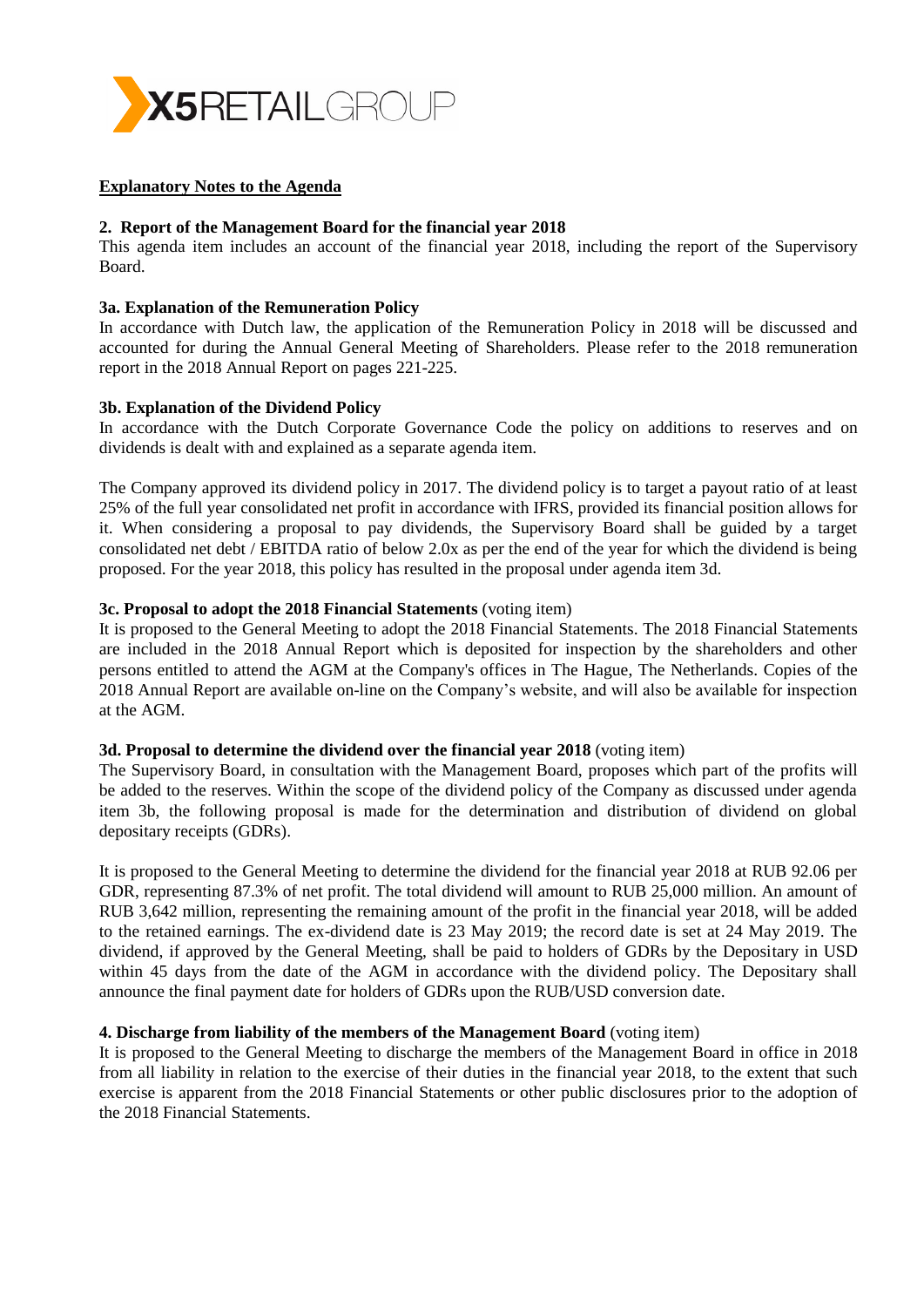

# **5. Discharge from liability of the members of the Supervisory Board** (voting item)

It is proposed to the General Meeting to discharge the members of the Supervisory Board in office in 2018 from all liability in relation to the exercise of their duties in the financial year 2018, to the extent that such exercise is apparent from the 2018 Financial Statements or other public disclosures prior to the adoption of the 2018 Financial Statements.

## **6. Composition of the Management Board**

## **6A. Re-appointment of Igor Shekhterman as member of the Management Board** (voting item)

The Supervisory Board proposes to re-appoint Igor Shekhterman as member of the Management Board and CEO for a two-year period ending on the day of the annual general meeting of shareholders to be held in 2021.

Igor Shekhterman (9 November 1970), a Russian citizen, was appointed as member of the Management Board and CEO in 2015, having previously served on X5's Supervisory Board from 2013 until 2015. The Supervisory Board proposes to re-appoint Igor Shekhterman in view of his experience, his leadership skills and the way he fulfills his role as CEO.

Agreed Package for Igor Shekhterman

- Base Salary RUB 70.000.000
- Short term annual cash incentive based on both the overall performance of the Company (financial indicators) and individual performance, including non-financial indicators and personal key objectives, set by the Supervisory Board. The on-target pay-out as a percentage of base salary is 100%, contingent on full achievement of the objectives, with a cap at 140% in case of exceptional performance.
- Long term cash incentive under the 2018-2020 long-term incentive plan for members of the Executive Board, as described in the remuneration policy.

Other relevant components:

- As disclosed when Mr. Shekhterman took office in 2015, and in deviation to the remuneration policy, Mr. Shekhterman will be entitled to a minimum annual compensation package of USD 4,000,000. Should the minimum annual compensation exceed the total annual remuneration based on fixed and variable components, Mr. Shekhterman will be entitled to the difference upon completion of his full term as CEO.
- Mr. Shekhterman will be entitled to a termination compensation of up to USD 5,000,000 at the discretion of the Supervisory Board;
- Upon compliance with a 12 months non-competition obligation, Mr. Shekhterman shall be entitled to an amount equal to the net base salary under his contract at the time of termination. In case of breach of the non-competition clause, Mr. Shekhterman shall forfeit this non-compete incentive or, to the extent already paid, repay it to the Company, together with an amount equal to twice the non-compete incentive, as well as the termination compensation if paid.

#### **6B. Re-appointment of Frank Lhoëst as member of the Management Board** (voting item)

The Supervisory Board proposes to re-appoint Frank Lhoëst as member of the Management Board and Company Secretary for another four-year period ending on the day of the annual general meeting of shareholders to be held in 2023.

Frank Lhoëst (9 March 1962), a Dutch national, was appointed as Company Secretary and member of the Management Board of X5 on 5 November 2007, and re-appointed in 2011 and 2015. The Supervisory Board proposes to re-appoint Frank Lhoest in view of his experience and the way he fulfills his role as Company Secretary and member of the Management Board.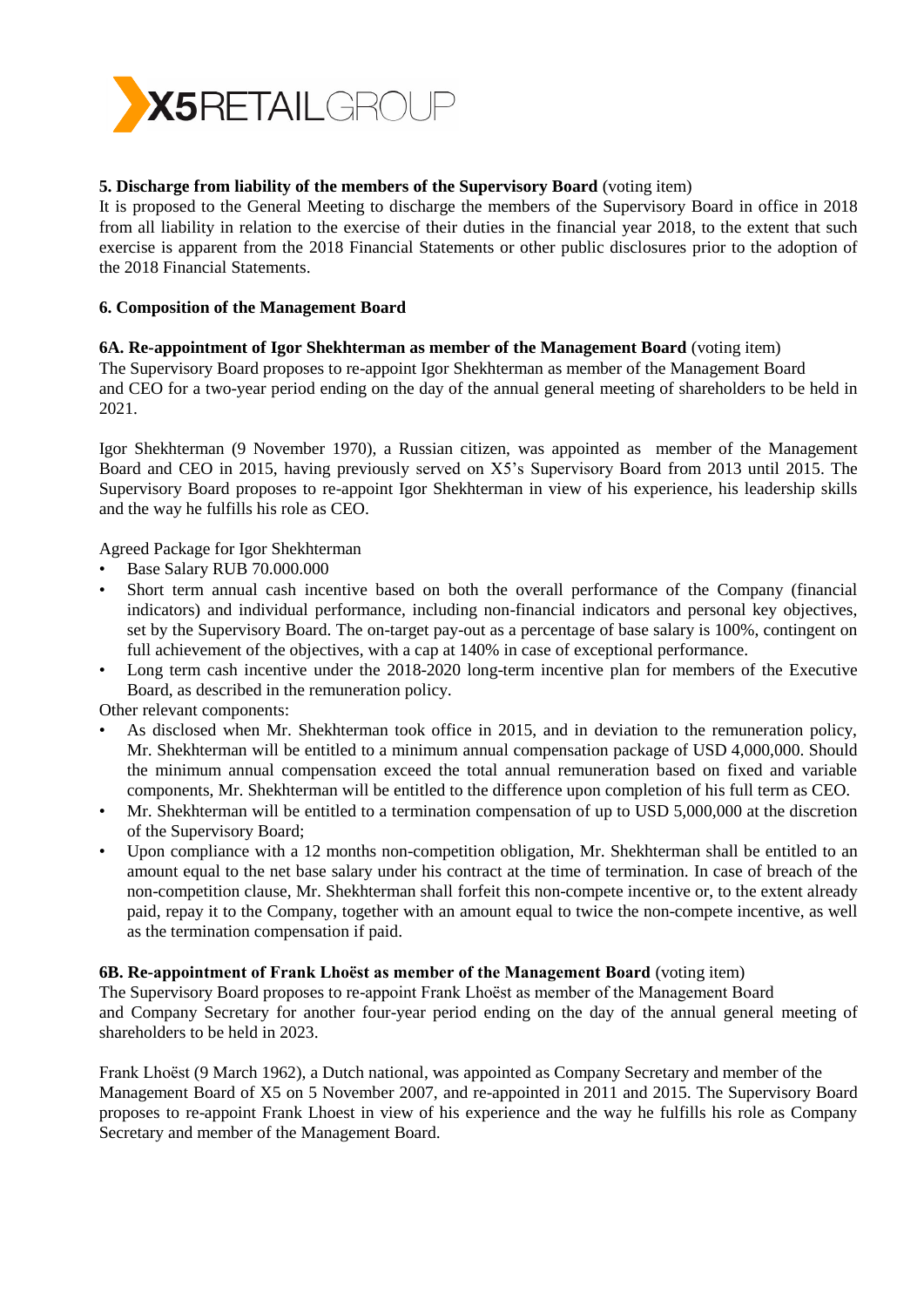

Agreed Package for Frank Lhoëst

- Base salary  $\epsilon$  300,000
- Short term incentive: annual cash incentive based on achievement of individual performance measures, with a profitability threshold as a condition for STI payout. The on-target payout as a percentage of base salary is set at a level of 60%

Other relevant components:

Severance payment is six months base salary

## **6C. Appointment of Quinten Peer as member of the Management Board** (voting item)

The Supervisory Board proposes to appoint Quinten Peer as member of the Management Board and Chief Operating Officer for X5 Retail Group N.V. in Amsterdam for a four-year period ending on the day of the annual general meeting of shareholders to be held in 2023.

Quinten Peer (14 March 1974), a Dutch national, joined X5 in 2018. He lived in Russia from 2012-2016 managing international business development and the expansion of a major capital project as COO for Sakhalin Energy gaining broad experience in strategy, finance and supply chain management. In 2009, Quinten joined Gazprom's management team in the Netherlands actively managing Gazprom's 50% interest in the Sakhalin-II project, to date one of the world's largest integrated oil & gas projects. Quinten started his career in 2000 as a lawyer with Nauta Dutilh, one the major law firms in the Netherlands, and holds a degree in Law at the Dutch University of Groningen.

Agreed Package for Quinten Peer

- Base Salary  $\epsilon$  137.500 (based on initial 50% time commitment)
- Short term incentive: annual cash incentive based on achievement of individual performance measures, also with a profitability threshold as a condition for STI payout. The on-target payout as a percentage of base salary is set at a level of 60%

Other relevant components

Severance payment is six months base salary

# **7. Composition of the Supervisory Board**

#### **7A. Re-appointment of Stephan DuCharme as member of the Supervisory Board** (voting item)

Under the rotation schedule of the Supervisory Board, Stephan DuCharme reaches his end of term as Supervisory Board member this year. Stephan DuCharme is eligible for reappointment. The Supervisory Board proposes to appoint Stephan DuCharme for a new term ending on the day of the annual general meeting of shareholders to be held in 2021, which is the second year after the year of the re-appointment. This term is in line with the re-appointment terms as set in the Dutch Corporate Governance Code.

Stephan DuCharme (20 April 1964), a dual US/German citizen, was appointed as Supervisory Board member of X5 in 2015. Prior to that he served as CEO and Chairman of X5's Management Board from July 2012 until November 2015, after having previously served on X5's Supervisory Board from November 2008. Having carefully considered the interests of the Company and its shareholders, the Supervisory Board has taken the view that these interests are best served by retaining Stephan's experience and leadership for X5 for at least two additional years in his capacity as Chairman of the Supervisory Board.

Currently Stephan is managing partner at L1 Retail, the retail investment branch of LetterOne, and serves on the Board of the holding company of Holland & Barrett International.

Stephan DuCharme holds 110.964 GDRs in the Company.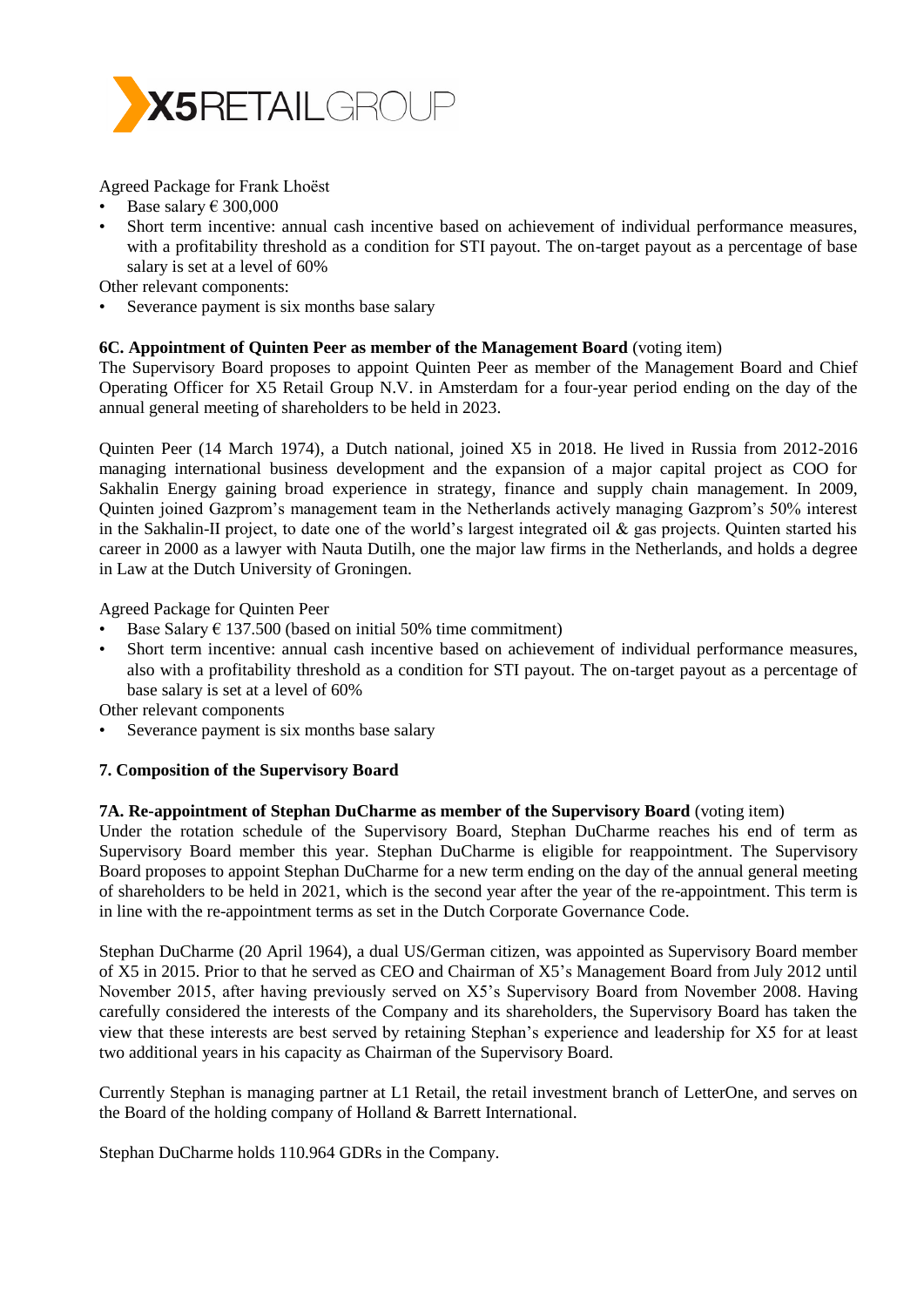

## **7B. Re-appointment of Petr Demchenkov as member of the Supervisory Board** (voting item)

Under the rotation schedule of the Supervisory Board, Petr Demchenkov reaches his end of term as Supervisory Board member this year. Peter Demchenkov is eligible for reappointment. The Supervisory Board proposes to appoint Petr Demchenkov for a new term ending on the day of the annual general meeting of shareholders to be held in 2023, which is the fourth year after the year of the re-appointment. This term is in line with the re-appointment terms as set in the Dutch Corporate Governance Code.

Petr Demchenkov (28 September 1973), a Russian national, was appointed to the Supervisory Board of X5 in 2015. The Supervisory Board recommends to re-appoint Petr Demchenkov for a new term in view of his dedication with which he fulfils his role as member of the Supervisory Board and chairman of the Nomination and Remuneration Committee, as well as his broad experience in the FMCG industry in Russia, in particular in the fields of logistics and distribution. The Supervisory Board appointed Petr Demchenkov as Vice-Chairman of the Supervisory Board, subject to his re-appointment by the General Meeting.

Currently Petr is CEO of ALIDI, a leading provider of distribution and logistics services in Russia.

Petr Demchenkov holds 3,762 GDRs in the Company.

## **7C. Re-appointment of Geoff King as member of the Supervisory Board** (voting item)

Under the rotation schedule of the Supervisory Board, Geoff King reaches his end of term as Supervisory Board member this year. Geoff King is eligible for reappointment. The Supervisory Board proposes to appoint Geoff King for a new term ending on the day of the annual general meeting of shareholders to be held in 2023, which is the fourth year after the year of the re-appointment. This term is in line with the reappointment terms as set in the Dutch Corporate Governance Code.

Geoff King (6 July 1965) is a British national and was appointed to the Supervisory Board of X5 in 2015. The Supervisory Board recommends to re-appoint Geoff King for a new term in view of his knowledge of X5, the dedication with which he fulfils his role as member of the Supervisory Board and chairman of both the Audit and Risk Committee and Related Party Committee, and his proven track record in the food retail industry.

Currently Geoff is CEO of The Food Purveyor, a supermarket retailer in Malaysia.

Geoff King holds 12,679 GDRs in the Company.

#### **7D. Re-appointment of Mikhail Kuchment as member of the Supervisory Board** (voting item)

Under the rotation schedule of the Supervisory Board, Mikhail Kuchment reaches his end of term as Supervisory Board member this year. Mikhail Kuchment is eligible for reappointment. The Supervisory Board proposes to appoint Mikhail Kuchment for a new term ending on the day of the annual general meeting of shareholders to be held in 2022, which is the third year after the year of the re-appointment. This term is in line with the re-appointment terms as set in the Dutch Corporate Governance Code.

Mikhail Kuchment (28 August 1973), a Russian citizen, was appointed to the Supervisory Board of X5 in 2015. The Supervisory Board recommends to re-appoint Mikhail Kuchment for a new term in view of his knowledge of X5, his executive track record in, and in-depth knowledge and experience of the retail industry in Russia, and the dedication with which he fulfils his role as member of the Supervisory Board.

Mikhail is the co-founder and Vice-President of Hoff, one of the leading home furnishing retailers in Russia. Currently, Mikhail is also Chairman of the Supervisory Board of Sovcombank, one of the leading Russian consumer banks.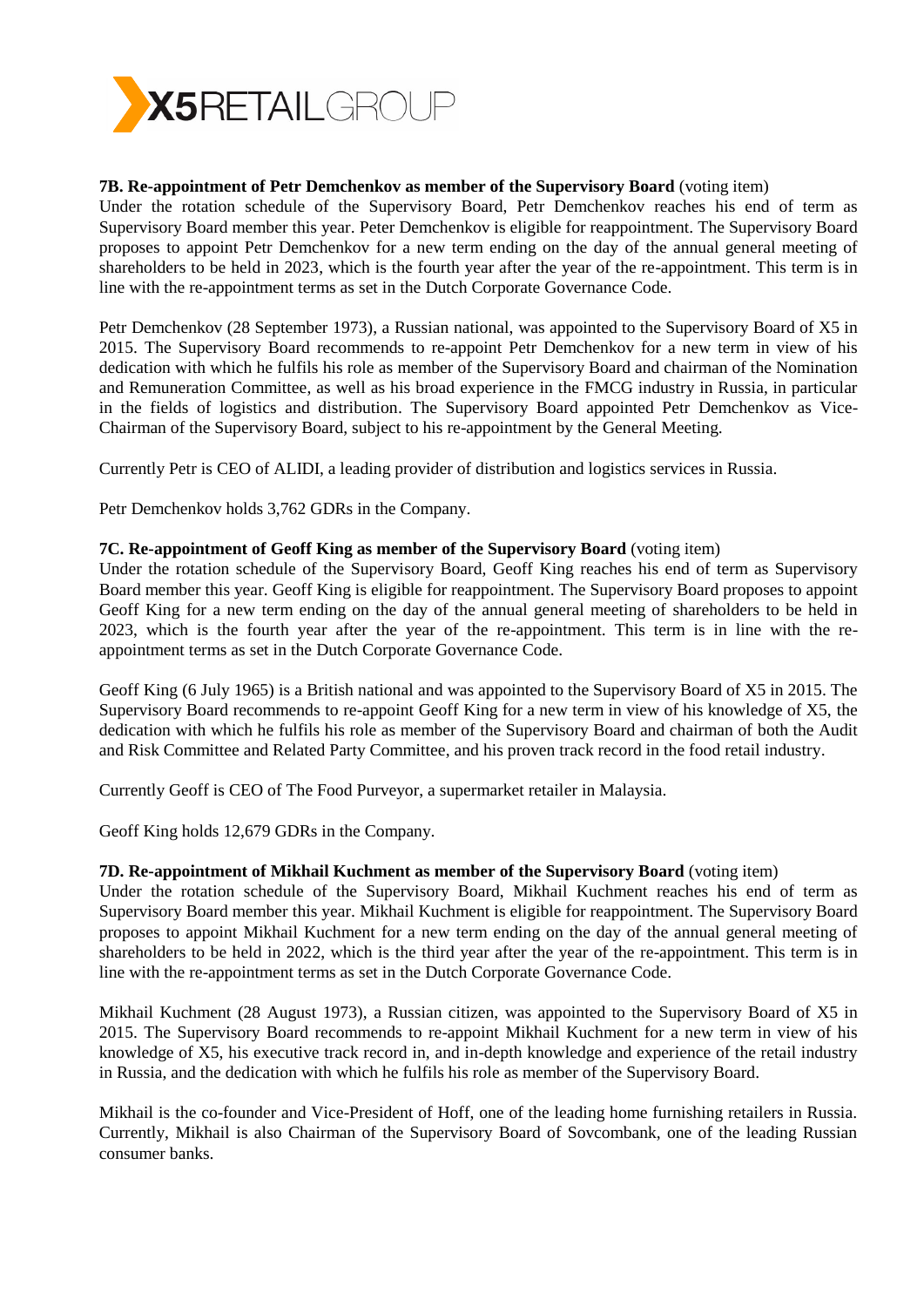

Mikhail Kuchment has no shareholding in the Company.

## **7E. Appointment of Alexander Torbakhov as member of the Supervisory Board** (voting item)

The Supervisory Board proposes to appoint Alexander Torbakhov as member of the Supervisory Board for a term ending on the day of the annual general meeting of shareholders to be held in 2023, which is the fourth year after the year of the appointment.

Alexander Torbakhov (22 August 1971), a Russian citizen, has extensive experience in digital transformation processes, most recently as Deputy Chairman of the Executive Board of Sberbank, where he headed the Retail Business Unit. Prior to Sberbank, he held General Director positions in Vimpel Communications and Rosgosstrakh-Life Insurance Company. Mr. Torbakhov holds an engineer degree from the Moscow Aviation Institute, an economist degree from Moscow State Institute of International Relations and an MBA from the University of Chicago (USA).

The Supervisory Board proposes to appoint Alexander Torbakhov in view of his in-depth knowledge and experience in digital transformation processes.

Alexander Torbakhov has no shareholding in the Company.

## **8. Remuneration of the Supervisory Board**

#### **8A. Amendment of the remuneration policy for members of the Supervisory Board** (voting item)

Dutch law and the Company's articles of association stipulate that the General Meeting, upon the proposal of the Supervisory Board, determines the remuneration of the members of the Supervisory Board.

The last increase of the Supervisory Board's remuneration took place in 2010. Since then, the Company evolved to a leading Russian retailer that is committed to adopting international best practices, with a Board composition and profile that reflects X5's ambition to be fit for the future. In this light the Nomination and Remuneration Committee conducted a remuneration benchmark analysis based on a reference group of Dutch and other European companies that are comparable in scale, as well as Russian and world leading retailers. Pursuant to this analysis, the Supervisory Board, upon recommendation of its Nomination and Remuneration Committee, proposes the following cash remuneration schedule for the Supervisory Board effective per 1 June 2019:

| Chairman of the Supervisory Board    | <b>EUR 250.000</b> |
|--------------------------------------|--------------------|
| Member of the Supervisory Board      | <b>EUR 100.000</b> |
| Extra allowance Vice-Chairman of the | <b>EUR 50.000</b>  |
| <b>Supervisory Board</b>             |                    |
| Committee Chairmanship               | <b>EUR 100.000</b> |
| Second Committee Chairmanship        | <b>EUR 50.000</b>  |
| <b>Member Committee</b>              | <b>EUR 16.000</b>  |

Furthermore, in line with the current remuneration principles for the Supervisory Board, members of the Supervisory Board are entitled to participate in the Company's restricted stock unit plan, with annual awards of restricted stock units up to 100% of their annual fixed remuneration.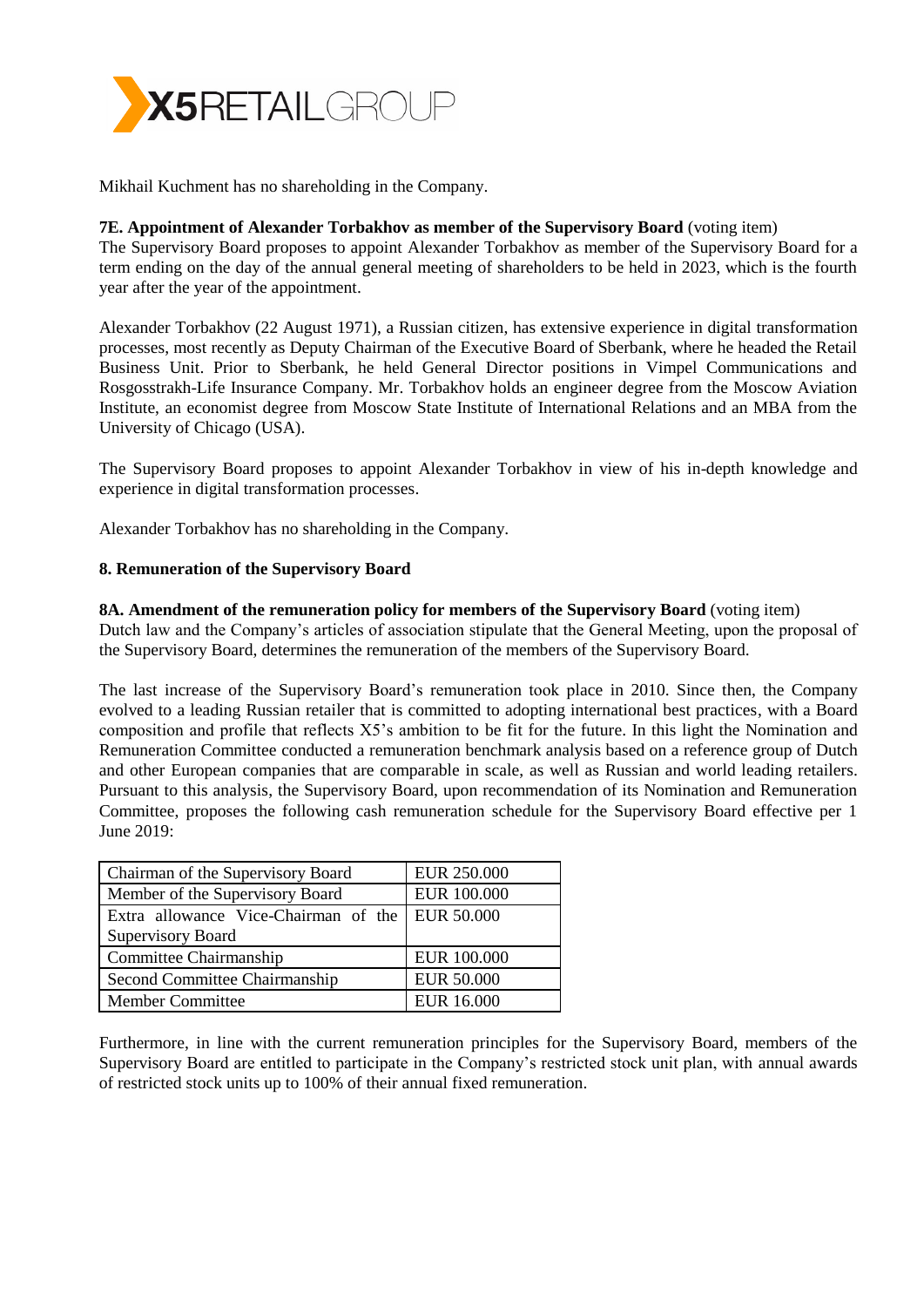

## **8B. Annual award of Restricted Stock Units to members of the Supervisory Board (tranche 9)** (voting item)

Following the appointment of Karl-Heinz Holland and Nadia Shouraboura as Supervisory Board members in 2018, it is proposed to the General Meeting that under the Restricted Stock Unit Plan (the "Plan"), Karl-Heinz Holland and Nadia Shouraboura shall be awarded a number of Restricted Stock Units ("RSUs") with award date 19 May 2019, equal to 100% of the -pro rata- annual remuneration of the relevant Supervisory Director in 2018, divided by the average market value of one GDR as of 19 May 2018. Under the rules of the Plan, the average market value is defined as the volume weighted average price of a GDR over the thirty calendar days immediately preceding 19 May 2018. The volume weighted average price is calculated using the closing price of a GDR taken from the Official List of the London Stock Exchange.

The awarded RSUs will vest on 19 May 2021, followed by a lock-in period ending on 19 May 2023. Each award is subject to forfeiture rules depending on the relevant Supervisory Director's term of office during the period until the date of vesting.

#### **8C. Annual award of Restricted Stock Units to members of the Supervisory Board (tranche 10)** (voting item)

For 2019, it is proposed to the General Meeting that the Supervisory Directors Stephan DuCharme, Petr Demchenkov, Geoff King, Mikhail Kuchment, Karl-Heinz Holland, Nadia Shouraboura and Alexander Torbakhov shall be awarded a number of RSUs with award date 19 May 2019, equal to 100% of the gross annual remuneration of the relevant Supervisory Director in 2019, divided by the average market value of one GDR as of 19 May 2019.

Under the rules of the plan, the average market value is defined as the volume weighted average price of a GDR over the thirty calendar days immediately preceding 19 May 2019. The volume weighted average price is calculated using the closing price of a GDR taken from the Official List of the London Stock Exchange.

The awarded RSUs will vest on 19 May 2022, followed by a lock-in period ending on 19 May 2024. Each award is subject to forfeiture rules depending on the relevant Supervisory Director's term of office during the period until the date of vesting.

#### **9. Authorisation to issue shares** (voting item)

It is proposed to the General Meeting to authorize the Management Board for a period of 18 months from the date of this AGM, i.e. until and including 10 November 2020, to issue shares or grant rights to subscribe for shares, subject to the approval of the Supervisory Board. The authority to issue shares or to grant rights to acquire shares is intended for the issue of shares or the granting of rights to subscribe for shares in respect of the Company's share-based compensation plans and to provide the possibility to react in a timely and flexible manner in respect of the financing of the Company. Resolutions to issue shares or grant rights to subscribe for shares are subject to Supervisory Board approval. This proposal is made in accordance with article 6 paragraph 1 of the Articles of Association and article 2:96 of the Dutch Civil Code. In accordance with current corporate governance practices the proposal is limited to a period of 18 months from the date of this AGM, i.e. until and including 10 November 2020, and to a maximum of 10% of the issued share capital. This authorisation also applies to the issue of new GDRs, or rights to subscribe for new GDRs. One GDR represents 0.25 share of the Company. When this authorization shall be approved, the current authorization shall no longer be utilized.

#### **10. Authorisation to restrict or exclude pre-emptive rights** (voting item)

It is proposed to the General Meeting to authorize the Management Board for a period of 18 months from the date of this AGM, i.e. until and including 10 November 2020, to restrict or exclude, subject to the approval of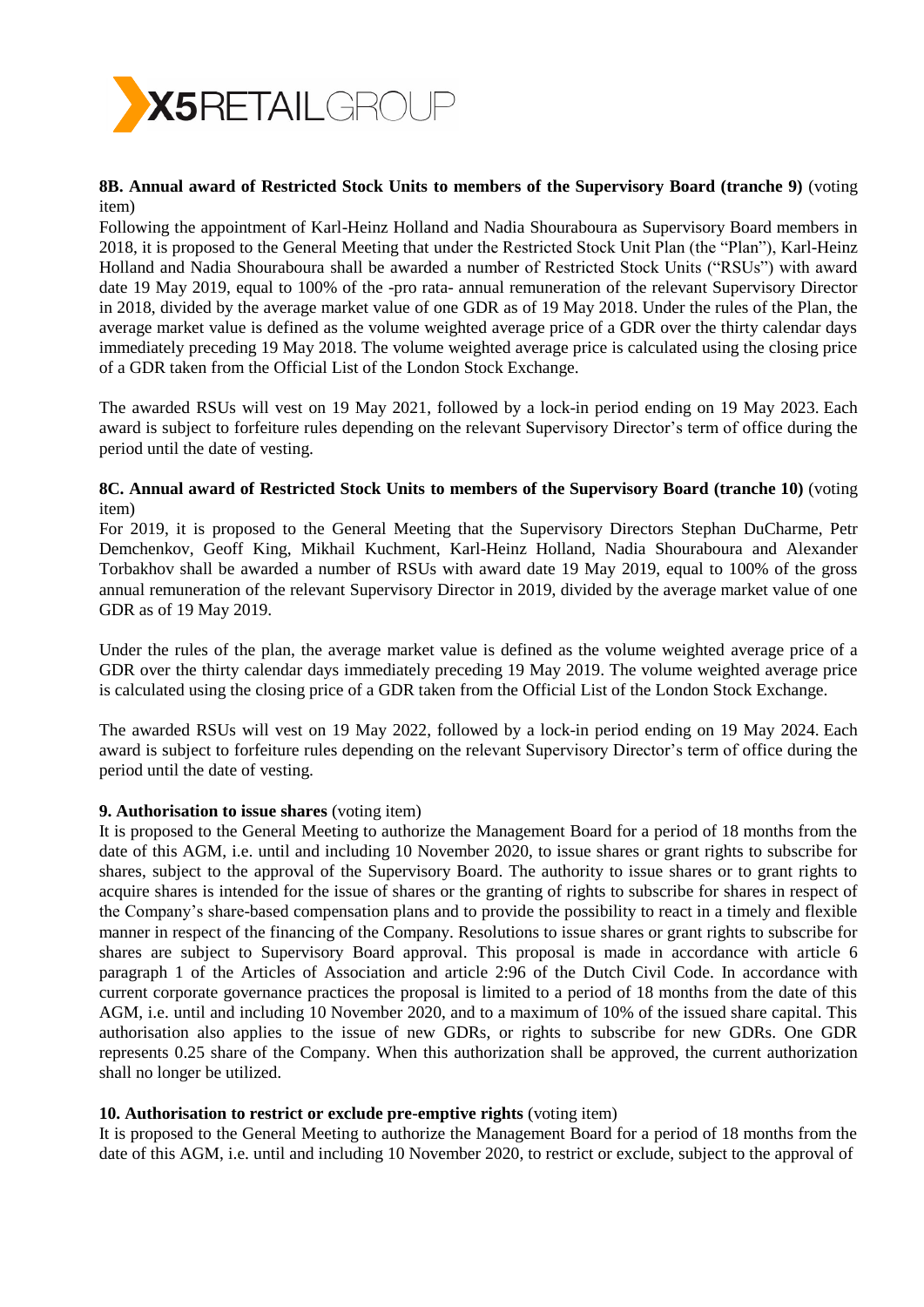

the Supervisory Board, pre-emptive rights in relation to the issue of shares or the granting of rights to subscribe for shares. This proposal is made in accordance with article 7 paragraph 3 of the Articles of Association and article 2:96a of the Dutch Civil Code. In accordance with the proposal under agenda item 9, this proposal is limited to a period of 18 months from the date of this AGM and until and including 10 November 2020. Pursuant to the Articles of Association, if less than 50% of the issued and outstanding capital is represented, this proposal can only be adopted by a majority of at least two-thirds of the votes cast. If 50% or more of the issued and outstanding capital is represented, a simple majority is sufficient to adopt this proposal. When this authorization shall be approved, the current authorization shall no longer be utilized.

#### **11. Authorisation to acquire shares** (voting item)

The General Meeting is requested, in accordance with article 9 paragraph 3 of the Articles of Association, to authorise the Management Board for a period of 18 months as of the date of the AGM, i.e. until and including 10 November 2020, to cause the Company to purchase, for general corporate purposes and/or to cover obligations under the Company's restricted stock unit plan, shares or GDRs in the Company's own capital, representing up to 10% of the issued share capital of the Company as at the date of the AGM (for the avoidance of doubt, the 'issued share capital of the Company' includes issued shares and/or GDRs yet owned by the Company (directly or indirectly) in its own capital). GDRs may be acquired at the stock exchange or otherwise, at a price between par value and 110% of the opening price at the London Stock Exchange at the date of the acquisition.

The Supervisory Board has resolved, in accordance with article 17 paragraph 3 of the Articles of Association and subject to the above authorisation by the General Meeting to the Management Board, that in case the amount of Company's own issued share capital or GDRs being purchased reaches a level of more than 5% of the Company's own issued share capital as at the date of the AGM (for the avoidance of doubt, the 'issued share capital of the Company' includes issued shares and/or GDRs yet owned by the Company (directly or indirectly) in its own capital), the Management Board shall obtain Supervisory Board approval before proceeding with such purchase.

The Company may only acquire its own fully paid up shares or GDRs, provided that the part of the Company's net assets which exceeds the aggregate of the issued share capital and the reserves which must be maintained by virtue of the law, is at least equal to the purchase price for the Company's own shares.

#### **12. Amendment of the Company's Articles of Association** (voting item)

The General Meeting is requested to approve the proposed amendment of the Company's Articles of Association. The purpose of the amendment is to align the Articles of Association with the Dutch Corporate Governance Code, which entered into force as of 1 January 2017, as well as other corporate legal updates and current best practices. The Supervisory Board has granted its approval for the amendment of the Articles of Association.

The existing text of the Articles of Association with the proposed amendments is published on the Company's website (www.x5.ru) and is available for inspection at the offices of the Company until the AGM is held.

The resolution to amend the Articles of Association also includes the authorization of each Director of the Company as well as any and all lawyers and paralegals practicing with De Brauw Blackstone Westbroek N.V. in Amsterdam to execute the notarial deed of amendment to the Articles of Association.

#### **13. Appointment of the external auditor for the financial year 2019** (voting item)

In 2018 the Audit and Risk Committee conducted its periodic assessment of the functioning and independence of the external auditor. The Supervisory Board, as per the recommendation of the Audit and Risk Committee